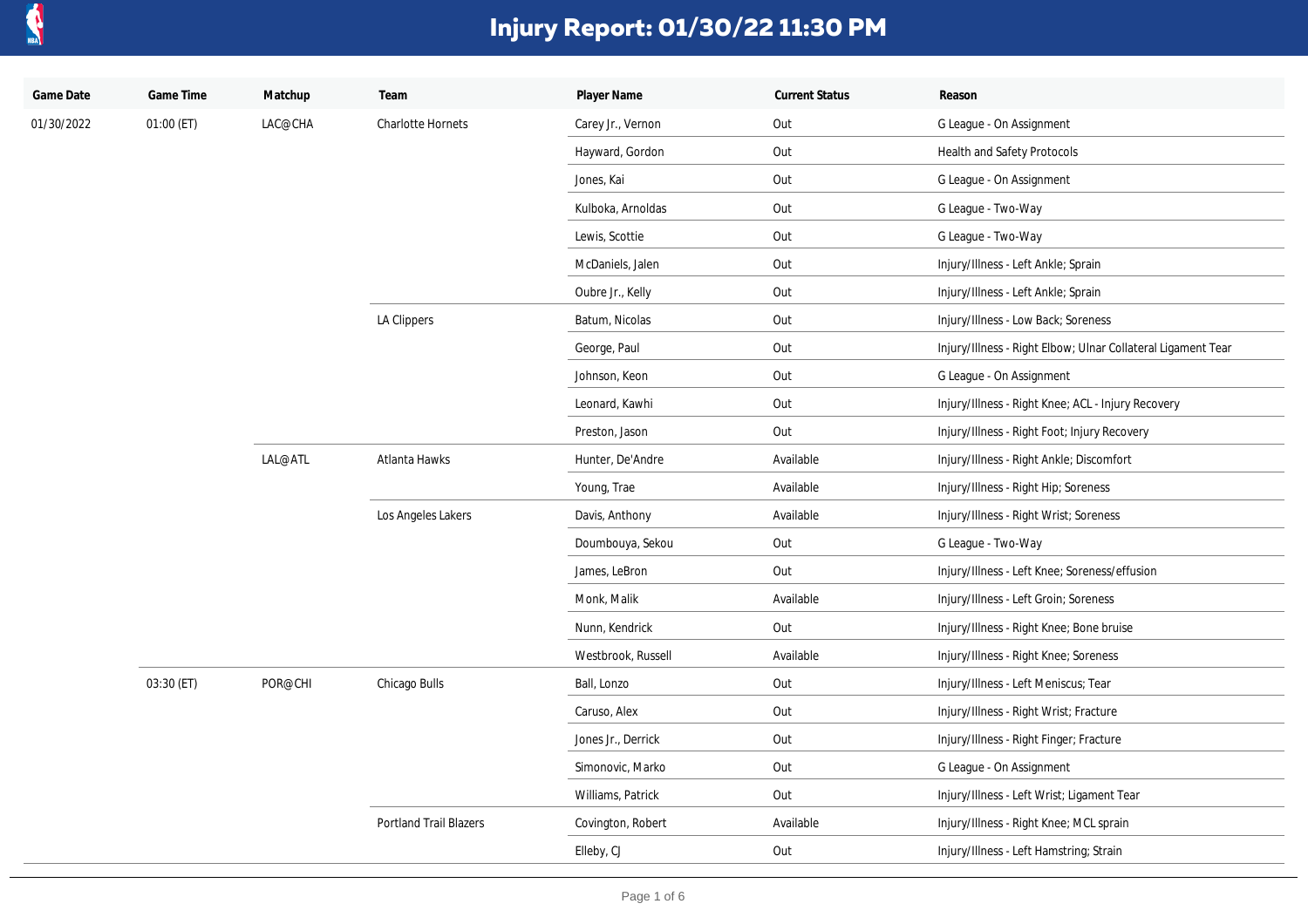

| Game Date | Game Time  | Matchup | Team                       | Player Name              | <b>Current Status</b> | Reason                                                                                    |
|-----------|------------|---------|----------------------------|--------------------------|-----------------------|-------------------------------------------------------------------------------------------|
|           |            |         |                            | Lillard, Damian          | Out                   | Injury/Illness - Core; Muscle recovery                                                    |
|           |            |         |                            | Little, Nassir           | Out                   | Injury/Illness - Left Shoulder; Labral tear                                               |
|           |            |         |                            | Nance Jr., Larry         | Out                   | Injury/Illness - Right Knee; Inflammation                                                 |
|           |            |         |                            | Powell, Norman           | Available             | Injury/Illness - Left Knee; Contusion                                                     |
|           |            |         |                            | Smith Jr., Dennis        | Available             | Injury/Illness - Right Leg; Right ankle; sprain, right knee; IT band<br>friction syndrome |
|           |            |         |                            | Zeller, Cody             | Out                   | Injury/Illness - Right Knee; Recovery                                                     |
|           | 06:00 (ET) | CLE@DET | <b>Cleveland Cavaliers</b> | Markkanen, Lauri         | Out                   | Injury/Illness - Right Ankle; Sprain                                                      |
|           |            |         |                            | Nembhard Jr., RJ         | Out                   | Ineligible To Play                                                                        |
|           |            |         |                            | Rubio, Ricky             | Out                   | Injury/Illness - Left Knee; ACL Tear                                                      |
|           |            |         |                            | Sexton, Collin           | Out                   | Injury/Illness - Left Knee; Meniscal Tear                                                 |
|           |            |         | <b>Detroit Pistons</b>     | Grant, Jerami            | Out                   | Return to Competition Reconditioning                                                      |
|           |            |         |                            | Jackson, Josh            | Out                   | Injury/Illness - Right Lumbar Spine; Spasm                                                |
|           |            |         |                            | Livers, Isaiah           | Out                   | Injury/Illness - Right Foot; Injury Recovery                                              |
|           |            |         |                            | Olynyk, Kelly            | Out                   | Return to Competition Reconditioning                                                      |
|           |            |         |                            | Pickett, Jamorko         | Out                   | Injury/Illness - Right toe; Sprain                                                        |
|           | 07:00 (ET) | DAL@ORL | <b>Dallas Mavericks</b>    | Brown, Sterling          | Out                   | Injury/Illness - Left Foot; Soreness                                                      |
|           |            |         |                            | Hardaway Jr., Tim        | Out                   | Injury/Illness - Left Foot; Fifth Metatarsal Fracture                                     |
|           |            |         |                            | Porzingis, Kristaps      | Out                   | Injury/Illness - Right Knee; Soreness                                                     |
|           |            |         | Orlando Magic              | Carter-Williams, Michael | Out                   | Injury/Illness - Left Ankle; Injury recovery                                              |
|           |            |         |                            | Fultz, Markelle          | Out                   | Injury/Illness - Left Knee; Injury recovery                                               |
|           |            |         |                            | Hampton, R.J.            | Out                   | Injury/Illness - Left Knee; MCL sprain; bone bruise                                       |
|           |            |         |                            | Isaac, Jonathan          | Out                   | Injury/Illness - Left Knee; Injury recovery                                               |
|           |            |         |                            | Moore, E'Twaun           | Out                   | Injury/Illness - Left Knee; Sprain                                                        |
|           |            | DEN@MIL | Denver Nuggets             | Barton, Will             | Available             | Injury/Illness - Non-covid; Illness                                                       |
|           |            |         |                            | Cancar, Vlatko           | Out                   | Injury/Illness - Right Foot; Surgery                                                      |
|           |            |         |                            | Cousins, DeMarcus        | Out                   | Injury/Illness - Right Foot; Sprain                                                       |
|           |            |         |                            |                          |                       |                                                                                           |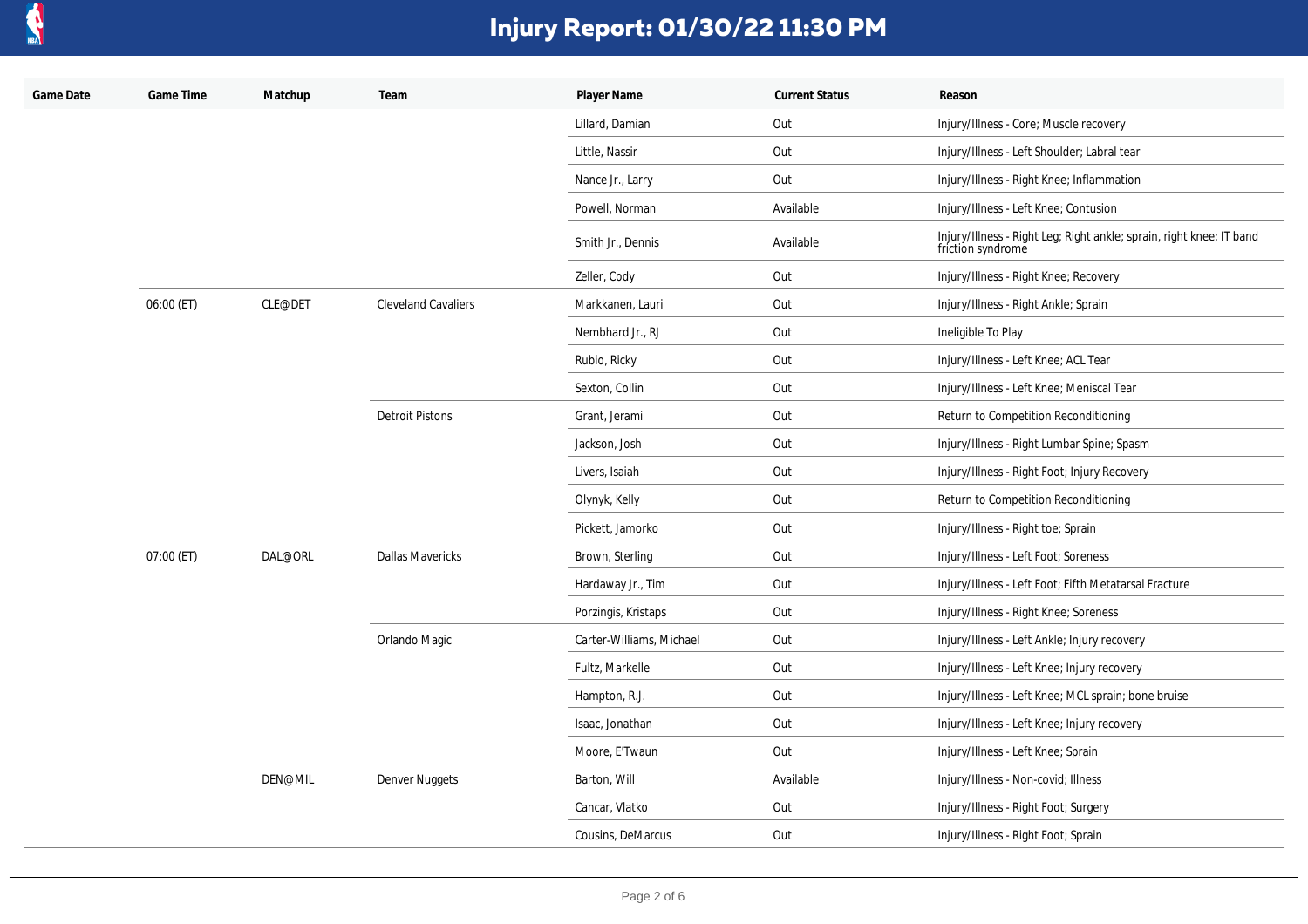

| Game Date | Game Time  | Matchup | Team                   | Player Name         | <b>Current Status</b> | Reason                                         |
|-----------|------------|---------|------------------------|---------------------|-----------------------|------------------------------------------------|
|           |            |         |                        | Gordon, Aaron       | Available             | Injury/Illness - Non-covid; Illness            |
|           |            |         |                        | Murray, Jamal       | Out                   | Injury/Illness - Left Knee; Injury Recovery    |
|           |            |         |                        | Porter Jr., Michael | Out                   | Injury/Illness - Lumbar Spine; Surgery         |
|           |            |         | Milwaukee Bucks        | Hill, George        | Out                   | Injury/Illness - Neck; Soreness                |
|           |            |         |                        | Hood, Rodney        | Available             | Injury/Illness - Right Achilles; Soreness      |
|           |            |         |                        | Lopez, Brook        | Out                   | Injury/Illness - Back; Surgery                 |
|           | 08:00 (ET) | SAS@PHX | Phoenix Suns           | Ayton, Deandre      | Out                   | Injury/Illness - Right Ankle; Sprain           |
|           |            |         |                        | Crowder, Jae        | Out                   | Injury/Illness - Left Wrist; Contusion         |
|           |            |         |                        | Kaminsky, Frank     | Out                   | Injury/Illness - Right Knee; Stress reaction   |
|           |            |         |                        | McGee, JaVale       | Available             | Injury/Illness - Left Knee; Soreness           |
|           |            |         |                        | Nader, Abdel        | Out                   | Injury/Illness - Right Knee; Injury management |
|           |            |         |                        | Payne, Cameron      | Out                   | Injury/Illness - Right Wrist; Sprain           |
|           |            |         |                        | Saric, Dario        | Out                   | Injury/Illness - Right Acl; Tear               |
|           |            |         | San Antonio Spurs      | Bates-Diop, Keita   | Out                   | Health and Safety Protocols                    |
|           |            |         |                        | Cacok, Devontae     | Out                   | G League - Two-Way                             |
|           |            |         |                        | Collins, Zach       | Out                   | G League - On Assignment                       |
|           |            |         |                        | Murray, Dejounte    | Out                   | Injury/Illness - Left Knee; Contusion          |
|           |            |         |                        | Poeltl, Jakob       | Out                   | Injury/Illness - Low Back; Soreness            |
|           |            |         |                        | White, Derrick      | Out                   | Rest                                           |
|           |            | UTA@MIN | Minnesota Timberwolves | Beverley, Patrick   | Out                   | Injury/Illness - Right Ankle; Sprain           |
|           |            |         |                        | Bolmaro, Leandro    | Out                   | Injury/Illness - Left Ankle; Sprain            |
|           |            |         |                        | Okogie, Josh        | Out                   | Injury/Illness - Right Quad; Contusion         |
|           |            |         |                        | Russell, D'Angelo   | Out                   | Injury/Illness - Left Shin; Contusion          |
|           |            |         |                        | Wright IV, McKinley | Out                   | G League - Two-Way                             |
|           |            |         | Utah Jazz              | Forrest, Trent      | Out                   | Injury/Illness - Right Ankle; Sprain           |
|           |            |         |                        | Gobert, Rudy        | Out                   | Injury/Illness - Left Calf; Strain             |
|           |            |         |                        | House Jr., Danuel   | Out                   | Health and Safety Protocols                    |
|           |            |         |                        |                     |                       |                                                |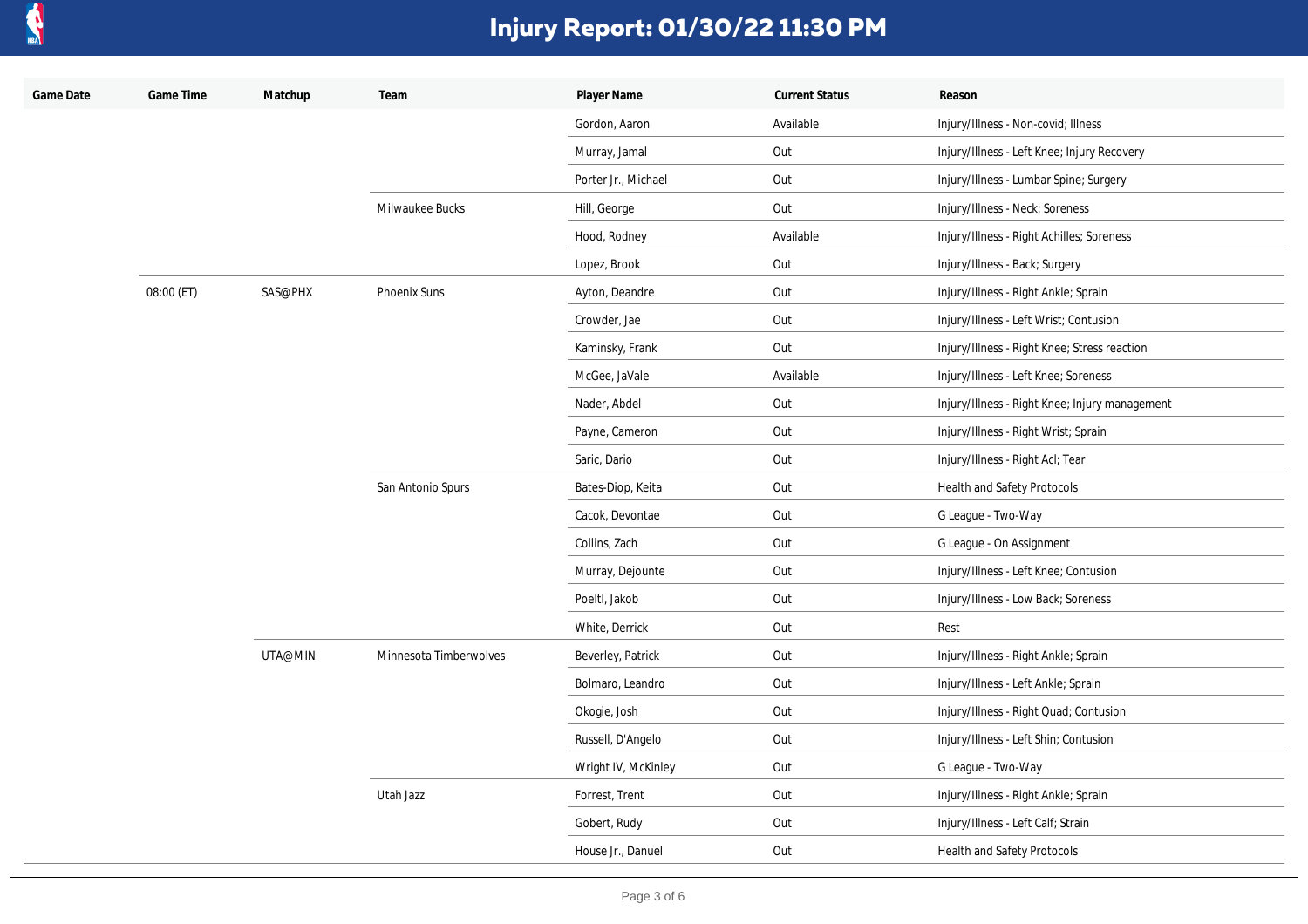

| Game Date  | Game Time  | Matchup | Team                       | Player Name        | <b>Current Status</b> | Reason                                         |
|------------|------------|---------|----------------------------|--------------------|-----------------------|------------------------------------------------|
|            |            |         |                            | Mitchell, Donovan  | Out                   | Injury/Illness - N/A; Concussion Protocol      |
| 01/31/2022 | 07:00 (ET) | LAC@IND | Indiana Pacers             | Bitadze, Goga      | Questionable          | Injury/Illness - Right Foot; Sore              |
|            |            |         |                            | Brissett, Oshae    | Questionable          | Injury/Illness - Right Ankle; Sore             |
|            |            |         |                            | Brogdon, Malcolm   | Out                   | Injury/Illness - Right Achilles; Sore          |
|            |            |         |                            | McConnell, T.J.    | Out                   | Injury/Illness - Right Wrist; Ligament surgery |
|            |            |         |                            | Turner, Myles      | Out                   | Injury/Illness - Left Foot; Stress Reaction    |
|            |            |         |                            | Warren, T.J.       | Out                   | Injury/Illness - Left Navicular; Fracture      |
|            |            |         | LA Clippers                |                    |                       | NOT YET SUBMITTED                              |
|            |            | MEM@PHI | Memphis Grizzlies          | Aldama, Santi      | Out                   | G League - On Assignment                       |
|            |            |         |                            | Brooks, Dillon     | Out                   | Injury/Illness - Left Ankle; Sprain            |
|            |            |         |                            | Jones, Tyus        | Questionable          | <b>Health and Safety Protocols</b>             |
|            |            |         |                            | Pons, Yves         | Out                   | G League - Two-Way                             |
|            |            |         |                            | Terry, Tyrell      | Out                   | G League - Two-Way                             |
|            |            |         | Philadelphia 76ers         | Bassey, Charles    | Out                   | G League - On Assignment                       |
|            |            |         |                            | Brown Jr., Charlie | Out                   | G League - Two-Way                             |
|            |            |         |                            | Korkmaz, Furkan    | Questionable          | Injury/Illness - Left Knee; Soreness           |
|            |            |         |                            | Milton, Shake      | Out                   | Injury/Illness - Back; Contusion               |
|            |            |         |                            | Powell, Myles      | Out                   | G League - Two-Way                             |
|            |            |         |                            | Reed, Paul         | Out                   | G League - On Assignment                       |
|            |            | NOP@CLE |                            | Simmons, Ben       | Out                   | Personal Reasons                               |
|            |            |         |                            | Springer, Jaden    | Out                   | G League - On Assignment                       |
|            |            |         | <b>Cleveland Cavaliers</b> |                    |                       | NOT YET SUBMITTED                              |
|            |            |         | New Orleans Pelicans       | Hart, Josh         | Questionable          | Injury/Illness - Left Knee; Contusion          |
|            |            |         |                            | Ingram, Brandon    | Questionable          | Injury/Illness - Right Ankle; Sprain           |
|            |            |         |                            | Lewis Jr., Kira    | Out                   | Injury/Illness - Right Knee ACL/MCL; Sprain    |
|            |            |         |                            | Louzada, Didi      | Out                   | Health and Safety Protocols                    |
|            |            |         |                            | Valanciunas, Jonas | Questionable          | Injury/Illness - Non-covid; Illness            |
|            |            |         |                            |                    |                       |                                                |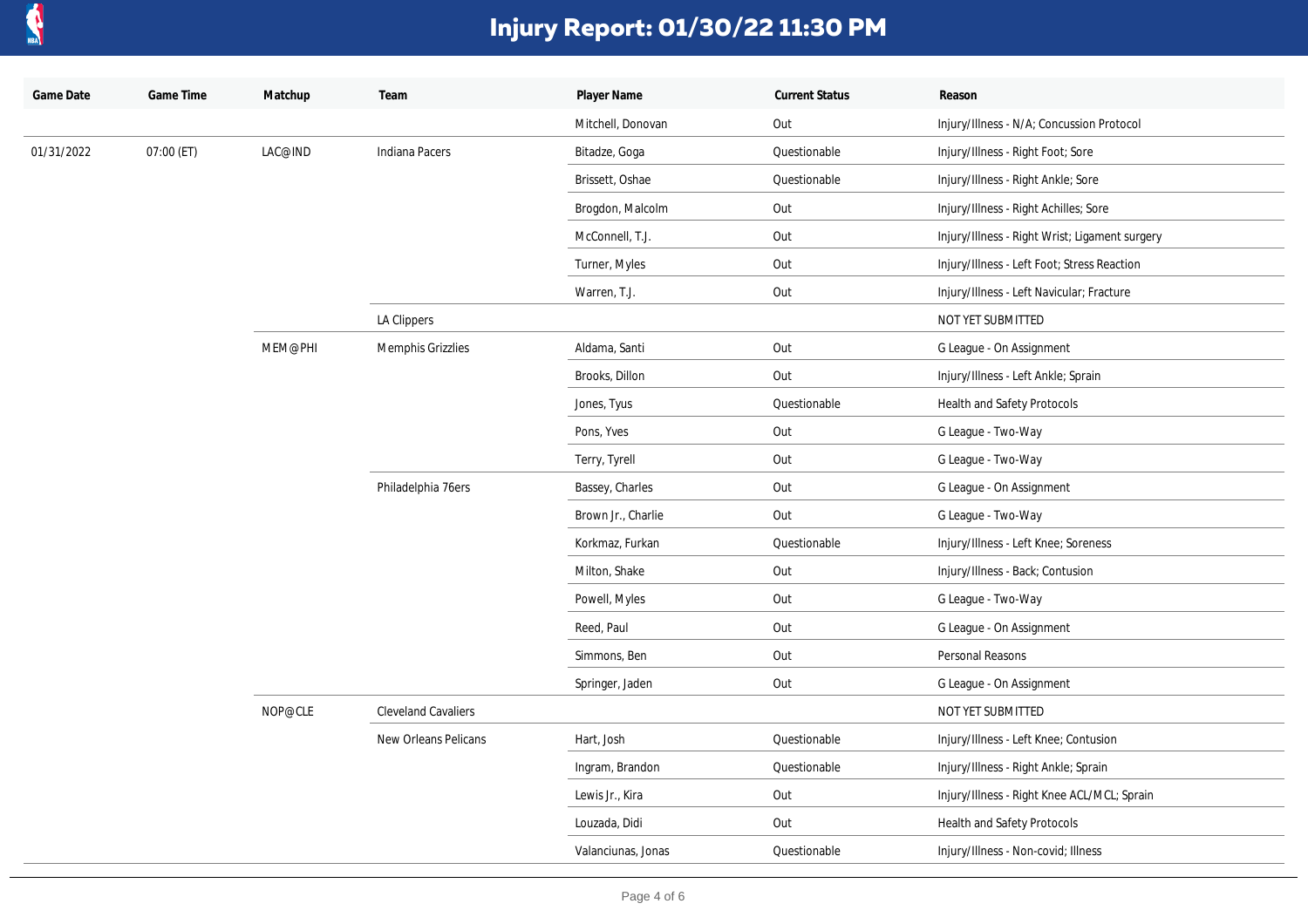

| Game Date | Game Time  | Matchup | Team                   | Player Name        | <b>Current Status</b> | Reason                                              |
|-----------|------------|---------|------------------------|--------------------|-----------------------|-----------------------------------------------------|
|           |            |         |                        | Williamson, Zion   | Out                   | Injury/Illness - Right Foot; Fracture               |
|           | 07:30 (ET) | MIA@BOS | <b>Boston Celtics</b>  | Bol, Bol           | Out                   | Injury/Illness - Right Foot; Surgery                |
|           |            |         |                        | Dozier, P.J.       | Out                   | Injury/Illness - Left ACL; Surgery                  |
|           |            |         |                        | Langford, Romeo    | Questionable          | Injury/Illness - Left Heel; Soreness                |
|           |            |         |                        | Thomas, Brodric    | Out                   | G League - Two-Way                                  |
|           |            |         | Miami Heat             | Butler, Jimmy      | Questionable          | Injury/Illness - Right Ankle; Sprain                |
|           |            |         |                        | Lowry, Kyle        | Out                   | Personal Reasons                                    |
|           |            |         |                        | Morris, Markieff   | Out                   | Return to Competition Reconditioning                |
|           |            |         |                        | Okpala, KZ         | Out                   | Injury/Illness - Right Wrist; Sprain                |
|           |            |         |                        | Oladipo, Victor    | Out                   | Injury/Illness - Right Knee; Injury Recovery        |
|           |            |         |                        | Yurtseven, Omer    | Out                   | Health and Safety Protocols                         |
|           |            | SAC@NYK | New York Knicks        | Noel, Nerlens      | Probable              | Injury/Illness - Left Knee; Sore                    |
|           |            |         |                        | Rose, Derrick      | Out                   | Injury/Illness - Right Ankle; Surgery               |
|           |            |         |                        | Samanic, Luka      | Out                   | G League - Two-Way                                  |
|           |            |         | Sacramento Kings       | Bagley III, Marvin | Out                   | Injury/Illness - Left Ankle; Sprain                 |
|           |            |         |                        | Davis, Terence     | Out                   | Injury/Illness - Right Wrist; ECU Tendon Injury     |
|           |            |         |                        | Fox, De'Aaron      | Questionable          | Injury/Illness - Left Ankle; Soreness               |
|           |            | TOR@ATL | Atlanta Hawks          |                    |                       | NOT YET SUBMITTED                                   |
|           |            |         | <b>Toronto Raptors</b> | Birch, Khem        | Out                   | Injury/Illness - Nose; Fracture                     |
|           |            |         |                        | Bonga, Isaac       | Out                   | G League - On Assignment                            |
|           |            |         |                        | Dragic, Goran      | Out                   | Not With Team                                       |
|           |            |         |                        | Johnson, David     | Out                   | G League - Two-Way                                  |
|           | 08:00 (ET) | GSW@HOU | Golden State Warriors  | Bjelica, Nemanja   | Questionable          | Injury/Illness - Bilateral Back; Spasms             |
|           |            |         |                        | Green, Draymond    | Out                   | Injury/Illness - Left L5-s1; Disc - Injury Recovery |
|           |            |         |                        | Iguodala, Andre    | Out                   | Injury/Illness - Left Hip; Injury Management        |
|           |            |         |                        | Porter Jr., Otto   | Out                   | Injury/Illness - Left Foot; Injury Management       |
|           |            |         |                        | Wiseman, James     | Out                   | Injury/Illness - Right Knee; Injury Recovery        |
|           |            |         |                        |                    |                       |                                                     |